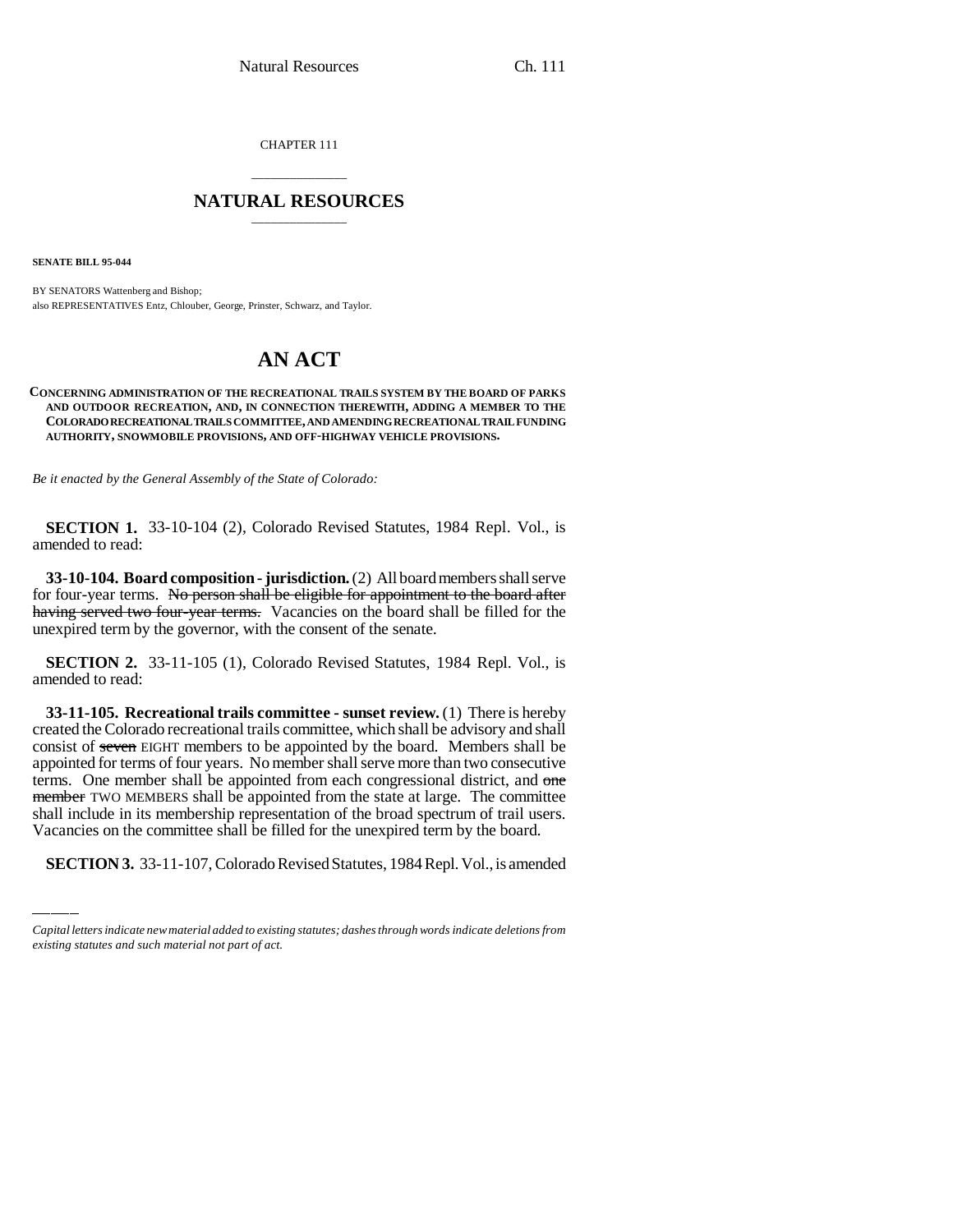to read:

**33-11-107. Availability of funds.** The board is authorized to make funds, appropriated by the general assembly for the purposes of this article, available to local governments AND NONPROFIT ORGANIZATIONS in accordance with criteria developed by the committee and adopted by the board. The committee shall advise the board of its recommendations for the allocation of such funds among participating local governments AND NONPROFIT ORGANIZATIONS.

**SECTION 4.** The introductory portion to 33-12-102 (1.2), 33-12-102 (1.2) (i) and (1.2) (l), the introductory portion to 33-12-102 (1.3), and 33-12-102 (1.3) (a), Colorado Revised Statutes, 1984 Repl. Vol., as amended, are amended to read:

**33-12-102. Types of passes and registrations - fees.** (1.2) Effective January 1, 1990, The fees for the types of passes and registrations to be issued by the division, unless the board establishes a lesser fee pursuant to section 33-10-107 (1) (h), are as follows:

(i) Snowmobile registration (including annual resident registration ten-day nonresident registration, and each rental snowmobile)  $\ldots \ldots$   $\frac{1}{\sqrt{2}}$  + 10.00 \$ 15.00

(l) Nonresident annual snowmobile registration for a person from a state or country where registration is not required  $\ldots \ldots \ldots \ldots$  \$30.00 \$15.00

(1.3) Effective April 1, 1990, The fees for the types of passes and registrations to be issued by the division, unless the board establishes a lesser fee pursuant to section 33-10-107 (1) (h), are as follows:

(a) Off-highway vehicle registration  $\dots\dots\dots\dots\dots\dots$  \$12.00 \$15.00

**SECTION 5.** 33-14-102 (1) (b), (2) (a), (2) (b), (7), and (9), Colorado Revised Statutes, 1984 Repl. Vol., are amended to read:

**33-14-102. Snowmobile registration - fees - applications - requirements penalties - exemptions.** (1) (b) The division shall employ snowmobile agents, including dealers and licensing agents serving as such for the division of wildlife, for snowmobile registration pursuant to the provisions of section 33-12-104. Such agents shall take the registration application and issue a temporary registration and shall forward the application to the division, which shall issue the registration. Snowmobile dealers employed as licensing agents for snowmobile registration shall be authorized to issue special and annual special registrations and shall retain a commission of up to one dollar, as authorized by the division, for each registration or special registration issued.

(2) (a) Every dealer shall require a registration application for each PURCHASER OF A new or used snowmobile sold at retail from his THE DEALER'S inventory TO COMPLETE A REGISTRATION APPLICATION AND PAY THE REGISTRATION FEE BEFORE THE SNOWMOBILE LEAVES THE DEALER'S PREMISES, except for those snowmobiles purchased for use exclusively outside of this state. ANY DEALER WHO DOES NOT COMPLY WITH THIS PARAGRAPH (a) IS GUILTY OF A CLASS 2 PETTY OFFENSE AND, UPON CONVICTION THEREOF, SHALL BE PUNISHED BY A FINE OF FIFTY DOLLARS.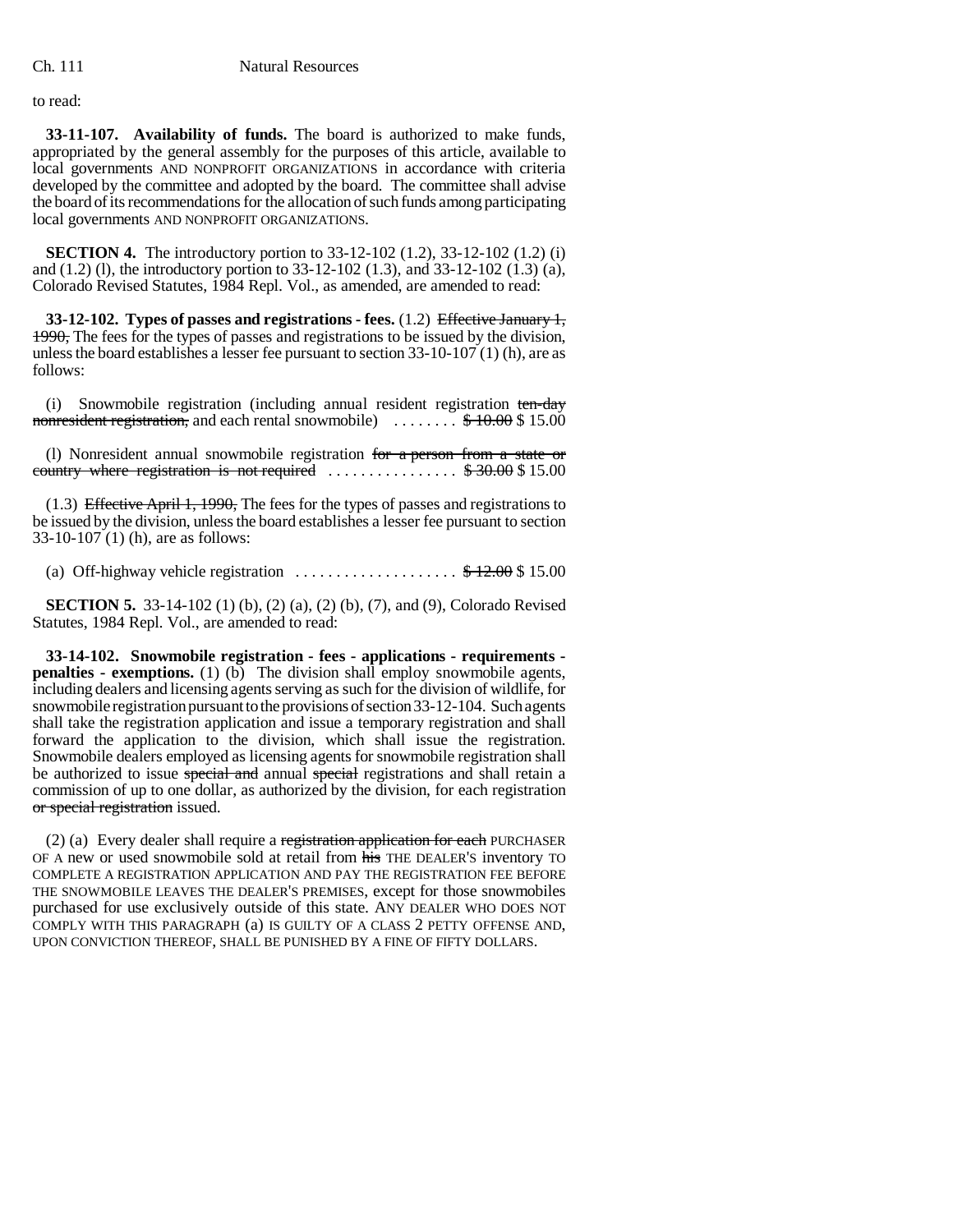Natural Resources Ch. 111

(b) The owner of each snowmobile requiring registration under this section shall present to the division an application for registration on a form prepared and furnished by the division for that purpose. The application shall be accompanied by a dated bill of sale as evidence of ownership on all snowmobiles purchased after July 1, 1976.

(7) A special registration to operate a snowmobile in Colorado for a limited period of time, not to exceed ten days, is required for snowmobiles owned by persons from a state or country where registration is not required. In lieu thereof, an annual special registration may be issued to such a nonresident owner for the operation of a snowmobile during any year beginning October 1 and ending September 30. Applications for such registrations shall contain such information as the division may require. The fee for such a special registration shall be as specified in section  $33 - 12 - 102$ .

(9) Any person who violates paragraph  $(a)$  of subsection  $(1)$  OPERATES A SNOWMOBILE IN VIOLATION of this section is guilty of a misdemeanor CLASS 2 PETTY OFFENSE and, upon conviction thereof, shall be punished by a fine of twenty-five THIRTY-FIVE dollars.

**SECTION 6.** 33-14-115 (1) and (4), Colorado Revised Statutes, 1984 Repl. Vol., are amended to read:

**33-14-115. Notice of accident.** (1) The operator of a snowmobile involved in an accident resulting in PROPERTY DAMAGE OF FIFTEEN HUNDRED DOLLARS OR MORE OR INJURIES RESULTING IN HOSPITALIZATION OR death, personal injury, or damage to property, or some person acting for him THE OPERATOR, or the owner of the snowmobile having knowledge of the accident shall immediately, by the quickest available means of communication, notify an officer of the Colorado state patrol, the sheriff's office of the county wherein the accident occurred, or the office of the police department of the municipality wherein the accident occurred.

(4) Any person who violates subsection (1) or (3) of this section is guilty of a misdemeanor CLASS 2 PETTY OFFENSE and, upon conviction thereof, shall be punished by a fine of twenty-five dollars.

**SECTION 7.** 33-14.5-101 (4), Colorado Revised Statutes, 1984 Repl. Vol., as amended, is amended to read:

**33-14.5-101. Definitions.** As used in this article, unless the context otherwise requires:

(4) "Off-highway vehicle route" means any road, trail, or way owned or managed by the state a OR ANY AGENCY OR political subdivision thereof or the United States which route is designated as open for off-highway vehicle travel.

**SECTION 8.** 33-14.5-102 (6) (b) and (7), Colorado Revised Statutes, 1984 Repl. Vol., as amended, are amended, and the said 33-14.5-102 is further amended BY THE ADDITION OF A NEW SUBSECTION, to read:

**33-14.5-102. Off-highway vehicle registration - fees - applications -**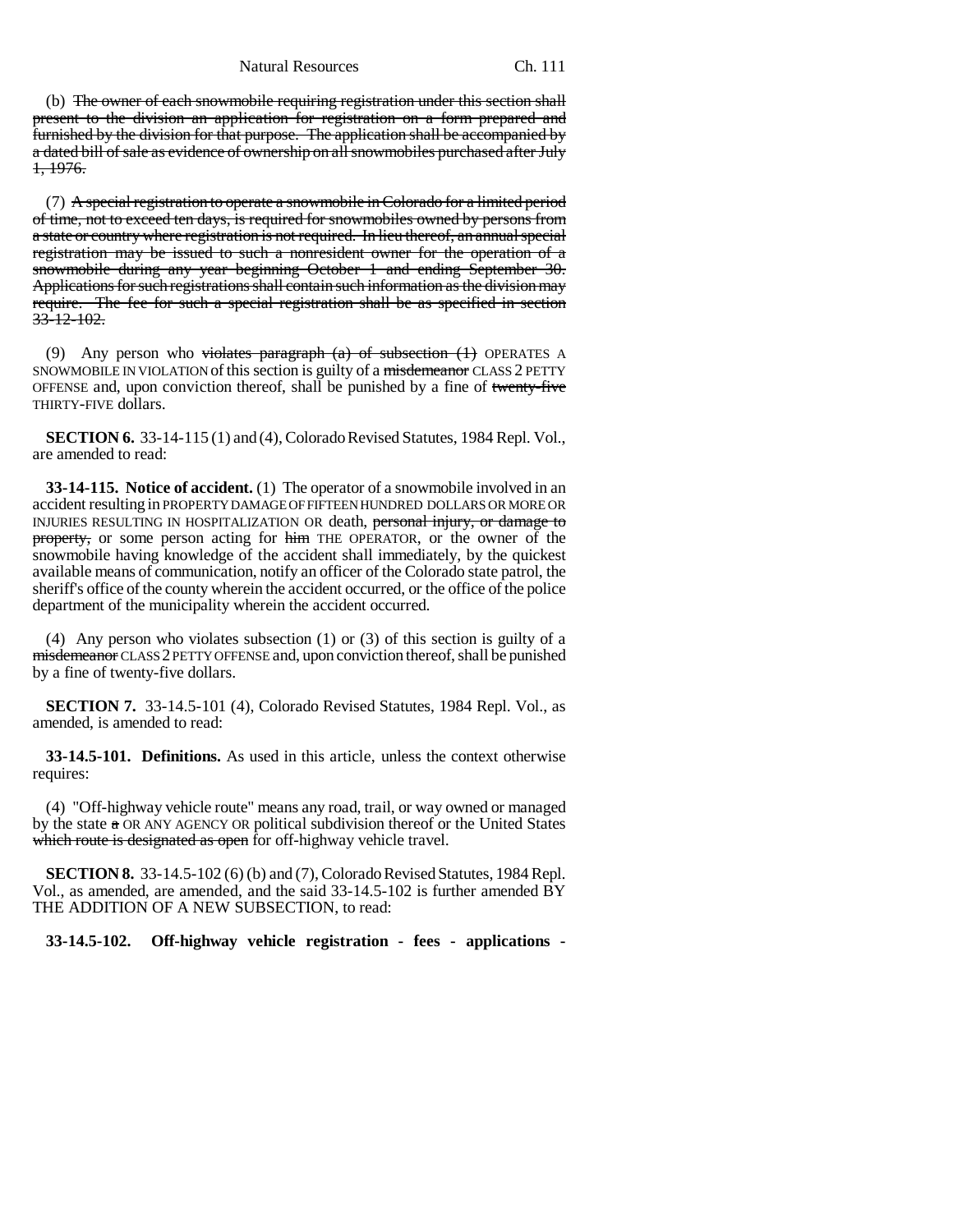### Ch. 111 Natural Resources

**requirements - exemptions.** (6) No registration under this article is required for any:

(b) Off-highway vehicle owned by a resident of another state or country IF SUCH OFF-HIGHWAY VEHICLE IS COVERED BY A VALID LICENSE OR REGISTRATION OF SUCH OTHER STATE OR COUNTRY AND SUCH OFF-HIGHWAY VEHICLE HAS NOT BEEN WITHIN THIS STATE FOR MORE THAN THIRTY CONSECUTIVE DAYS;

(7) Any person who operates an off-highway vehicle in violation of this section is guilty of a misdemeanor CLASS 2 PETTY OFFENSE and, upon conviction thereof, shall be punished by a fine of twenty-five THIRTY-FIVE dollars.

(8) ANY DEALER WHO DOES NOT COMPLY WITH PARAGRAPH (a) OF SUBSECTION (2) OF THIS SECTION IS GUILTY OF A CLASS 2 PETTY OFFENSE AND, UPON CONVICTION THEREOF, SHALL BE PUNISHED BY A FINE OF FIFTY DOLLARS.

**SECTION 9.** 33-14.5-108 (1) (a) and (2), Colorado Revised Statutes, 1984 Repl. Vol., as amended, are amended, and the said  $33-14.5-108(1)$  is further amended  $\overline{BY}$ THE ADDITION OF A NEW PARAGRAPH, to read:

**33-14.5-108. Off-highway vehicle operation prohibited on streets, roads, and highways.** (1) No off-highway vehicle may be operated on the public streets, roads, or highways of this state except in the following cases:

(a) When the A street, road, or highway is designated open by the state the United States or any agency OR POLITICAL SUBDIVISION thereof;

(h) (I) WHEN THE UNITED STATES OR ANY AGENCY THEREOF AUTHORIZES BY ANY MEANS SUCH OPERATION ON LANDS UNDER ITS JURISDICTION.

(II) NO ACTION IS REQUIRED TO BE TAKEN BY THE UNITED STATES PURSUANT TO THIS PARAGRAPH (h) TO AUTHORIZE THE USE OF OFF-HIGHWAY VEHICLES ON LANDS UNDER THE JURISDICTION OF THE UNITED STATES.

(2) Any person who violates subsection (1) of this section is guilty of a misdemeanor CLASS 2 PETTY OFFENSE and, upon conviction thereof, shall be punished by a fine of twenty-five dollars.

**SECTION 10.** Article 14.5 of title 33, Colorado Revised Statutes, 1984 Repl. Vol., as amended, is amended BY THE ADDITION OF A NEW SECTION to read:

**33-14.5-113. Notice of accident.** (1) THE OPERATOR OF AN OFF-HIGHWAY VEHICLE INVOLVED IN AN ACCIDENT RESULTING IN PROPERTY DAMAGE OF FIFTEEN HUNDRED DOLLARS OR MORE OR INJURIES RESULTING IN HOSPITALIZATION OR DEATH, OR SOME PERSON ACTING FOR THE OPERATOR, OR THE OWNER OF THE OFF-HIGHWAY VEHICLE HAVING KNOWLEDGE OF THE ACCIDENT SHALL IMMEDIATELY, BY THE QUICKEST AVAILABLE MEANS OF COMMUNICATION, NOTIFY AN OFFICER OF THE COLORADO STATE PATROL, THE SHERIFF'S OFFICE OF THE COUNTY WHEREIN THE ACCIDENT OCCURRED, OR THE OFFICE OF THE POLICE DEPARTMENT OF THE MUNICIPALITY WHEREIN THE ACCIDENT OCCURRED.